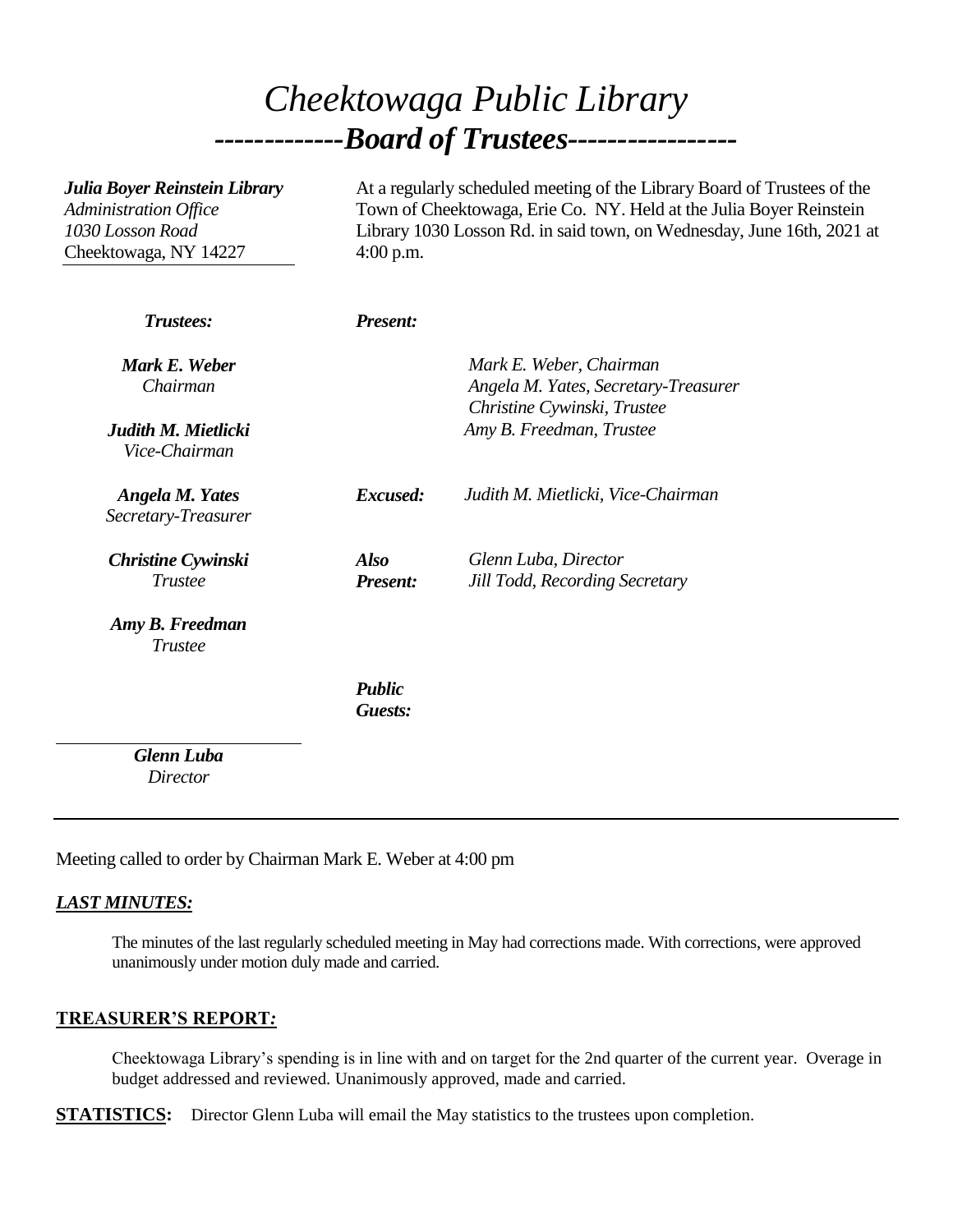### **OLD BUSINESS**

- *ITEM #01: Collection Development private funds: The Cheektowaga Public Library librarians are* continuously making progress on updating our collections, using our central budget and/or private funds. They are ordering brand new titles just being released as well as replacements for items that are well worn.
- *ITEM #02:* **Archive update:** Director, Glenn Luba and Librarian II, Chelsey Lonberger met with archive students from U.B to discuss digitizing the Julia Boyer Reinstein Collection over at the Anna M. Reinstein Memorial Library onto a flash drive. NY State Grant options will be researched to better secure, protect, and preserve the physical collection.
- *ITEM* #03: Fundraising: Librarian II, Chelsey Lonberger has locked in the date of Sunday July 25<sup>th</sup>, 2021 from Noon to 3PM, for a summer fundraising event at JBR. Chicken dinners from BW's Barbecue will be up for pre-sale at \$12 each. The goal is to sell 200 pre-sale tickets prior to the event and will be available to purchase at both Cheektowaga libraries.
- *ITEM #04:* Childrens Wall: The project has been started with an expected contractor completion time of mid to late July due to projected manufacturing timelines for the glass and door assembly.
- *ITEM #05:* **Policies:** The board is currently working on various policies, and will soon be presented for a vote.
- *ITEMS #06:* **M&T Credit card/Bylaws:** The M&T credit card application will be complete after we have a few documents in hand to give to the bank. The documents include the Bylaws, financial report, and an authorization letter of request from the Chairman of the Cheektowaga Library Board of Trustees. Director, Glenn Luba has presented the board with proposed revisions to the Bylaws. The trustees read over the revised policy and Chairman, Mark E. Weber motioned to accept the revised Bylaws. Unanimously approved, made and carried.

#### **NEW BUSINESS**

 *ITEM #07:* **Grant Activity (inhouse/State):** Grant funding is being sought for two projects through the BECPL Program Equipment & Facility Improvement Initiative, Round 1, 2021. Upon clarification discussion, Chairman Weber moved to adopt the following two resolutions which were seconded and adopted by all present Trustees:

BE IT RESOLVED, that the Julia Boyer Reinstein Library at 1030 Losson Road is owned by the Town of Cheektowaga, and fully intends to utilize it for library services for a minimum of ten years, and has adopted Town Resolution 2021-245, which authorizes the construction of a Childrens Wall with Assemblymember Monica Wallace funds and private library funds which were verified by Board President Mark Weber and Treasurer Angela Yates as to the availability of private funds from \$925 based on 90% eligibility up to \$9250 to finance the childrens wall as submitted to the BECPL Program Equipment & Facility Improvement Initiative Round 1 2021 adopted June 16, 2021, and submitted to the Buffalo and Erie County Public Library System on June 18, 2021,

BE IT RESOLVED, that the Julia Boyer Reinstein Library at 1030 Losson Road is owned by the Town of Cheektowaga, and fully intends to utilize it for library services for a minimum of ten years, and that the Board of